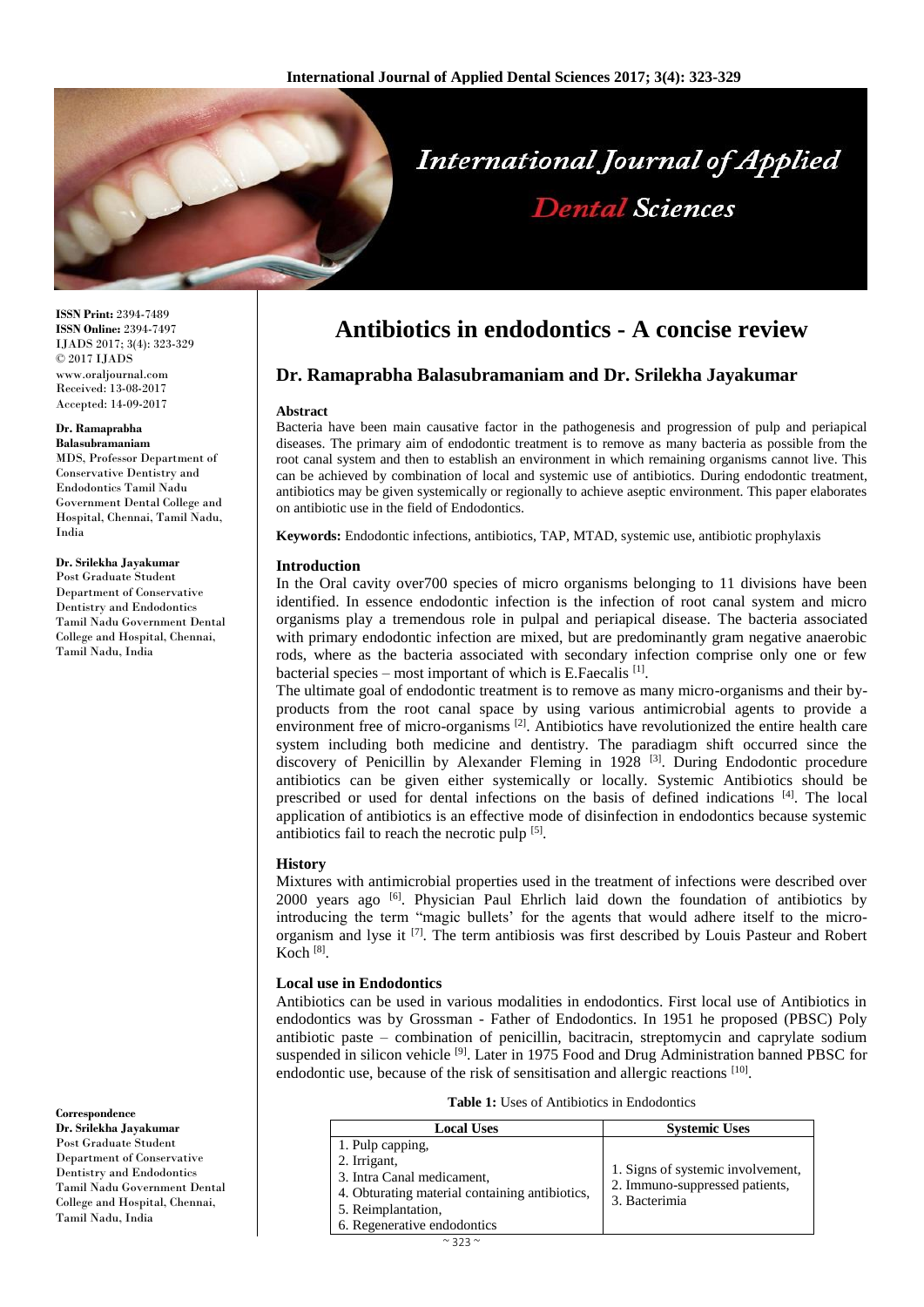## **Locally used antibiotic agents in endodontics (Table - 2)**

- 1. TAP Triple Antibiotic Paste
- 2. MTAD
- 3. Tetraclean
- 4. Ledermix Paste
- 5. Odontopaste
- 6. Pulpomixine
- 7. Septomixine Forte
- 8. Medicated Gutta Percha
- 9. Scaffolds Containing Antibiotics

**Table 2:** Locally used Antibiotics in Endodontics

| <b>Antibiotics in</b><br><b>Endodontics</b> | <b>Uses</b>                                        |  |
|---------------------------------------------|----------------------------------------------------|--|
| Triple antibiotic paste                     | Intracanal medicament, Regenerative<br>endodontics |  |
| <b>MTAD</b>                                 | Irrigant                                           |  |
| Tetraclean                                  | Irrigant                                           |  |
| Ledermix paste                              | Pulp capping and intracanal medicament             |  |
| Odontopaste                                 | Intracanal medicament                              |  |
| Pulpomixine                                 | Pulp capping                                       |  |
| Septomixine forte                           | Intracanal medicament                              |  |
|                                             | Iodoform and tetracycline impregnated              |  |
| Medicated gutta percha                      | GP, Recent-nanosilver and                          |  |
|                                             | nanodiamond coated Gutta percha                    |  |

#### **Advantages of locally used antibiotic agents**

- Efficient and predictable disinfection
- A high drug concentration at the local site
- Reducing systemic complications of antibiotic medication.

#### **Disadvantage**

- Possible development of bacterial resistant strains (antimicrobial resistance)
- Allergic reactions
- Inhibition of angiogenesis
- Tooth staining or discoloration.[11]

## **TAP –Triple antibiotic paste**

Triple antibiotic paste is a combination of three antibiotics minocycline, ciprofloxacin and Metronidazole. Since root canal infections are poly microbial in nature and because of the complexity of infections, a combination of antibiotics is needed to address the diverse microbial flora. This combination was first used by Sato *et al.*, now commercially available as 3-MIX.MP [12].

Metronidazole is a nitro imidazole compound; selectively toxic and effective against anaerobic organisms. Presence of redox protein reduces the nitro groups of this compound and generates free radicals that cause DNA damage and lysis of cell. Minocycline primarily bacteriostatic, inhibits protein synthesis by binding to 30S ribosome in susceptible organisms. Ciprofloxain is a synthetic Fluoroquinolone with rapid bactericidal action. It inhibits the enzyme bacterial DNA gyrase [13]. Sterile environment is needed for success of regeneration endodontic procedure. This TAP has been employed under the concept of "Lesion sterilization and tissue repair therapy" for treating immature teeth with endodontic infection<sup>[14]</sup>.

The effectiveness of this TAP was evaluated and studied by Hoshino *et al.*, who evaluated the antibacterial effectiveness of drugs alone as well as in combination. He finally demonstrated none of the antibiotics were able to completely remove the pathogens but the combination showed consistent sterilisation. Hoshino *et al.* recommended metronidazole (500 mg) minocycline (100mg) and ciprofloxacin (200mg) at 1:1:1 ratio for 3mix formulation. The carrier is propylene glycol and macrogol ointment at 1:1 ratio<sup>[15]</sup>. This formulation was later modified by Takushige *et al.* as metronidazole, minocycline and ciprofloxacin mixed in a ratio of 3:3:1 [16]. Even though TAP is effective medicament, it has its own drawback. TAP paste is shown to be most cytotoxic to human periodontal ligament fibroblasts. It causes exacerbated inflammatory reaction in subcutaneous connective tissue, and minocycline component causes discoloration. TAP is radiolucent, the vehicle propylene glycol is difficult to remove from the dentin surface and may require additional appointment and increased chance of contamination [17].

## **MTAD**

It is a mixture of 3% doxycycline, citric acid and a detergent polysorbate 80. MTAD is able to remove the smear layer without affecting or altering the structure of a dentinal tubules [18, 19] . Study by Newberry *et al.* demonstrated the antimicrobial efficacy of MTAD against 8 strains of E. Faecalis. Here MTAD was used as a final rinse for 5 mins after irrigating the canals initially with 1.3% Naocl. This showed complete elimination of 7 out of 8 strains of bacteria [20] .

Tong *et al.* showed by adding nisin to MTAD, it enhanced its effectiveness against E. Faecalis biofilm [21]. MTAD is commercially available as powder-Liquid system. Part-A is a liquid that contains 4.25% citric acid and 0.5% polysorbate 80 (Tween 80). Part B, powder contains 3% doxycycline hyclate and is a broad spectrum antibiotic. The bacteriostatic property of doxycycline is advantageous, because in the absence of bacterial cell lysis, there will be no endotoxin release and substantivity of doxycycline provides a prolonged antibacterial effect <sup>[22]</sup>. Davis *et al.* in his in vitro study showed that 2% chlorhexidine and 5.25% naocl both exhibited less antimicrobial effectiveness against E. Faecalis than Biopure MTAD<sup>[23]</sup>.

#### **Tetraclean**

Tetraclean is a mixture of an antibiotic, acid and detergent, but it differs from MTAD by the concentration of doxycycline  $(50mg/ml)$  and the type of detergent polypropylene glycol  $[24]$ . Teraclean is more effective than MTAD against the endodonitic pathogen E. Faecalis in the planktonic culture and mixed species in invitro biofilm [25] . Giardino *et al.* also proved that tetraclean resulted in a high degree of bio film disintegration on nitrate membrane filters when compared with MTAD and  $5.25\%$  Naocl  $^{[26]}$ .

#### **Odontopaste**

Odontopaste is a zinc-oxide based root canal paste with clindamycin hydrochloride 5% and 1% triamcinolone acetonide formulated and developed in Australia [Australian Dental Manufacturing, Kenmore Hills, Old Australia]. It is bacteriostatic and prevents bacterial repopulation in the root canal system. Steroid reduced the post operative pain and inflammation  $[27]$ . There are recommendations for mixing ledermix or odontopaste with calcium hydroxide. Ledermix and calcium hydroxide can be mixed 50:50 or can be used as a separate subsequent dressing or as a medicament in the root canal system [28].

Odontopaste itself contains 0.5% calcium hydroxide in it, hence mixing of an additional calcium hydroxide in 50:50 ratio with odontopaste is not recommended because it result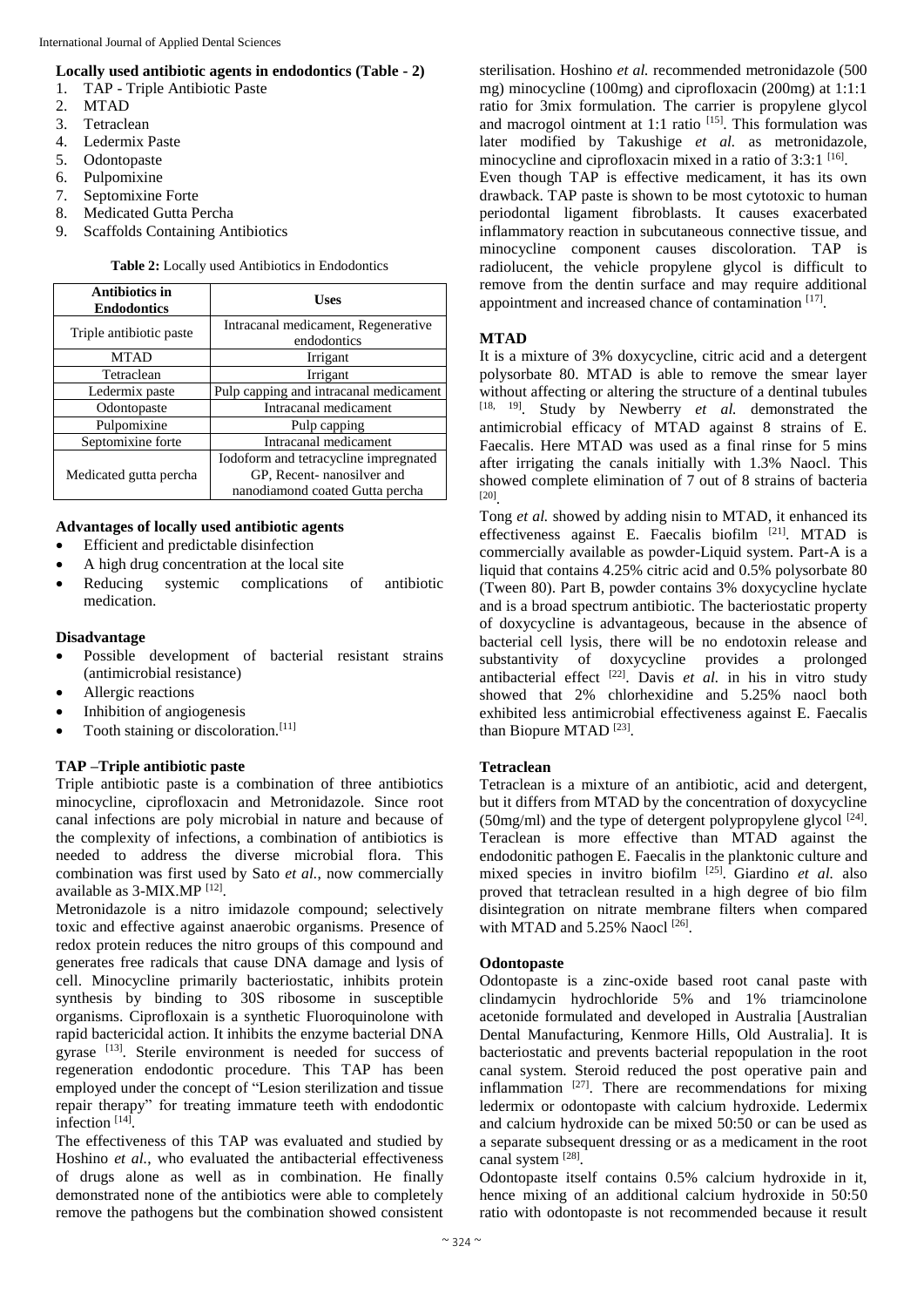in rapid loss or destruction of steroid component in it. 0.5% is sufficient for preservation of steroid component and destruction was higher in ledermix - calcium hydroxide mixture than odontopaste - calcium hydroxide mixture. There is no real advantages of mixing calcium hydroxide with ledermix or odontopsate. There is no significant improvement in antibacterial action in the calcium hydroxide combination or mixture when compared to calcium hydroxide alone <sup>[29]</sup>.

# **Ledermix paste**

Ledermix is used both as pulp capping agent and as an intracanal medicament. Ledermix paste is a combination of 3.2% demeclocyocline Hcl and a steroid 1% tramcinolone acetomide in polyethylene glycol base. Steroids mainly reduce the inflammation and pain, while the antibiotics limit the infection by the microbes  $[30]$ . A modification of the paste system is available in cement form consisting of 0.7% triamcinolone, 3% demecloycline and calcium salts, used for pulp capping, pulpotomy procedure and also as a liner for hypersensitive dentin [31].

Study by Bryson *et al.* showed that Ledermix paste plays a significant role in treatment of traumatically injured teeth. In this study ledermix medicament was placed in the canals of replanted dog teeth after a drying period of 60 minutes. Teeth treated with ledermix paste showed favourable healing and less root resorption when compared to the teeth treated with calcium hydroxide as a intra canal medicament  $[32]$ . Study by Thong *et al.*, showed the incidence of replacement resorption was significantly lower in the teeth treated with ledermix paste, when compared with calcium treated teeth [33].

Chen *et al.* stated that the steroid and tetracycline lower the inflammatory response along with intribition of clastic cell mediated resorption and also promoting periodontal healing in replanted teeth <sup>[34]</sup>. One advantage of ledermix, paste is, it is water soluble, well rinsed out easily and does not cause systemic side effect in intradental use [35] . Kim *et al.* studied the discoloration caused by ledermix paste when used as an intracanal medicament and found this is mainly because of the presence of tetracycline in the formulation. It was suggested that if the paste is placed in the canal below the CEJ, it reduced the staining effects [36].

## **Medicated Gutta percha**

Howard Martin introduced medicated gutta percha containing 10% Iodoform and 10% tetracycline impregnated gutta percha (TGP) intended to reduce the growth of bacteria inside the obturated root canal. TGP prevent the colonization of bacteria on the gutta percha points and within the root canals [37].

## **Systemic Medication**

Root canal infections are polymicrobial infections characterized by anaerobic bacteria predominantly facultative anaerobes. These bacteria result in pulpal necrosis, which become reservoir of infection, that contains dead microbes and its products that reach peri-radicular region, that result in peri-radicular inflammation, leading to abscess and cellulitis. In such cases along with local use, systemic indication of antibiotics is eventually needed [38].

Responsible use of antibiotics in endodontics is a need to aid in the host defense in the elimination of the bacteria. Initially narrow spectrum of antibiotics should be the choice because, use of broad spectrum result in development of resistance. Systemic indication of antibiotics is indicated when there is a spread of infection such as fever, cellulitis, lymphadenopathy and swelling. Other indications for the use of antibiotics

include prophylactic treatment to prevent endocarditis, prosthetic joint infection and prophylactic coverage after or following sodium hypochlorite accident [39].

# **Indications**

- Acute periapical abscesses with signs of systemic involvement.
- Acute periapical abscesses in immuno-suppressed patients.
- Prophylaxis of infection associated with tooth avulsion.
- Treatment of persistent symptomatology and/or exudation after the performance of all available options to control inter-radicular infection.
- Prophylaxis against bacteremia caused by endodontic treatment in immunosuppressed patients or patients susceptible to bacterial endocarditis.
- Abscess dissemination.
- Endodontic flare ups.

# **Conditions Not Requiring Adjunctive Antibiotics**

- Pain without signs and symptoms of infection
- Teeth with necrotic pulps and a radiolucency
- Teeth with a sinus tract (chronic periradicular abscess)
- Localized fluctuant swellings [40]

# **Responsible Use of Antibiotics**

- Antibiotics are used in addition to appropriate treatment to aid the host defenses in the elimination of bacteria.
- Empirical selection of an antibiotic without susceptibility tests is based on knowledge of the organisms usually involved in endodontic infections.
- Antibiotics are indicated when there is systemic involvement or evidence of spread of infection. Systemic administration of the appropriate antibiotic dosage is usually indicated for five to seven days.
- Clinical signs and symptoms will usually diminish in two to four days after diagnosis and removal of the cause of the infection.
- Patients should continue to take the antibiotic for an additional two to three days to prevent rebound of the infections.
- Noncompliance by a patient not taking the prescribed antibiotic regimen may allow a rebound of the infection. A seven-day prescription is usually adequate.
- Incision for drainage is important to remove purulent material consisting of bacteria, bacterial by-products, disintegrated inflammatory cells, enzymes and other inflammatory mediators.
- Drainage improves circulation to the infected tissues and improves delivery of a minimum inhibitory concentration of the antibiotic to the area. Because endodontic infections are polymicrobial, no single antibiotic is to be effective against all the strains of infecting bacteria.
- However, it is likely that if an antibiotic is effective against several of the strains of bacteria, it will disrupt the microbial ecosystem.
- Some patients, especially immuno- compromised patients, are at high risk for infections, and a culture of the infecting organisms with susceptibility testing may be indicated.
- Identification of the bacteria and results of susceptibility tests may take several days to a couple of weeks, depending on the microbes involved in the infection.
- Good communication with a laboratory will ensure that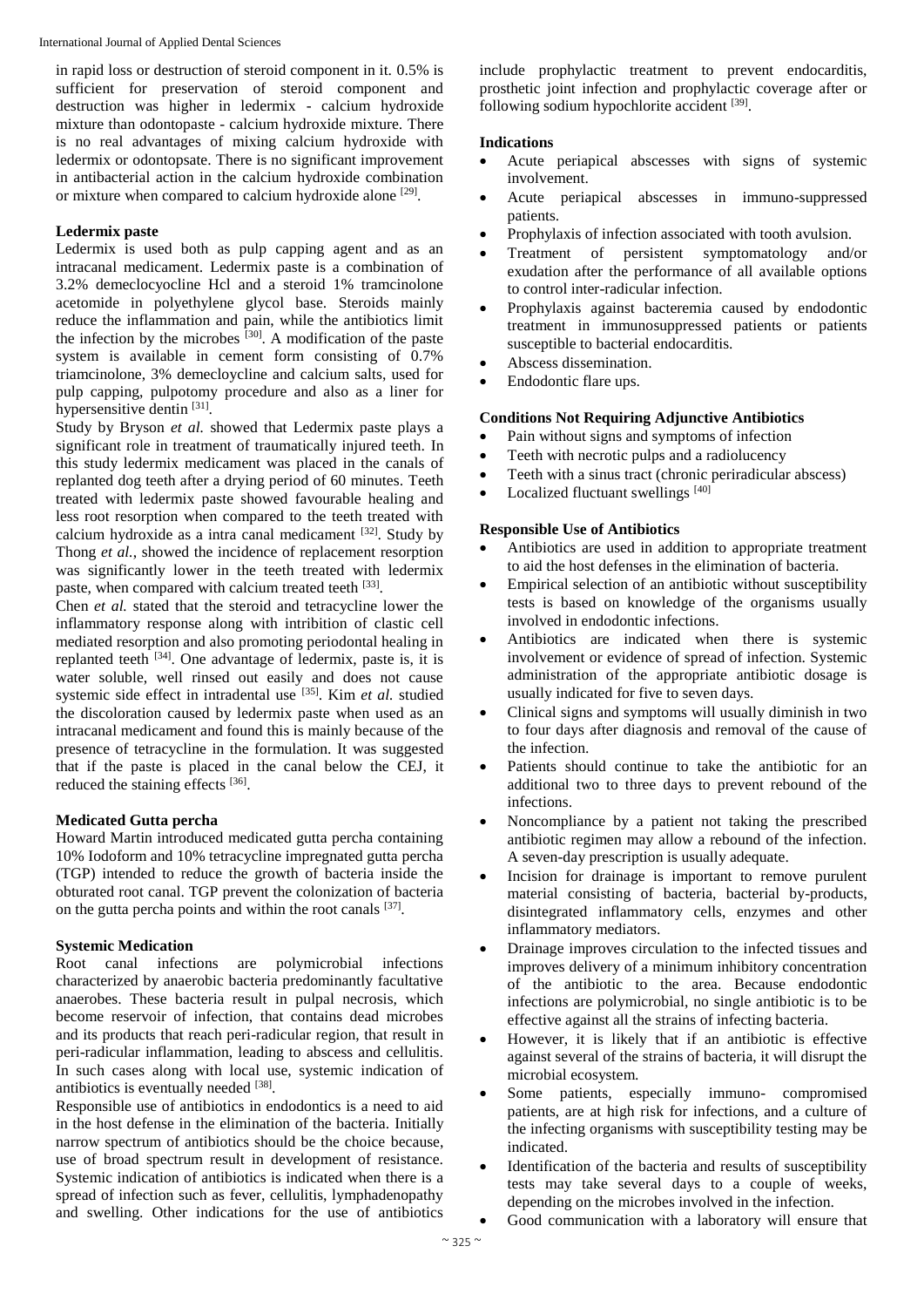the sample is properly collected, transported, cultured and identified.

• If there is any question about the patient being medically compromised, or if the patient's condition deteriorates, referral should be considered.<sup>[41,42]</sup>

## **Antibiotics used systemically (Table 3 and 4)**

- 1. Penicillin
- 2. Erythromycin
- 3. Clindamycin
- 4. Clarithromycin
- 5. Azithromycin
- 6. Tetra cycline
- 7. Doxycycline
- 8. Ciprofloxacin
- 9. Metronidazole

**Table 3:** When to prescribe systemic Antibiotics in Endodontics

| Symptomatic / asymptomatic<br>apical periodontitis                                    | No antibiotics, debridement<br>sufficient                                          |  |
|---------------------------------------------------------------------------------------|------------------------------------------------------------------------------------|--|
| Acute apical abscess with<br>systemic involvement or in<br>immuno-suppressed patients | Local debridement and<br>systemic Antibiotics needed                               |  |
| Only apical abscess                                                                   | No systemic antibiotics,<br>debridement of root canal and<br>intracanal medicament |  |
| Cellulitis / space infection                                                          | Systemic Antibiotics needed                                                        |  |

#### **Table 4:** Commonly used systemic antibiotics in Endodontics

| <b>Name</b>                                                                        | <b>Mechanism</b>                                                                                                                                                          | <b>Effectiveness</b>                                                                                                                                | <b>Dosage And Use</b>                                                                                                                                                                                                                           |
|------------------------------------------------------------------------------------|---------------------------------------------------------------------------------------------------------------------------------------------------------------------------|-----------------------------------------------------------------------------------------------------------------------------------------------------|-------------------------------------------------------------------------------------------------------------------------------------------------------------------------------------------------------------------------------------------------|
| Penicillin VK <sup>[43]</sup>                                                      | Inhibits cell wall synthesis- inhibiting<br>transpeptidase that catalyze the final<br>step in cell wall synthesis                                                         | facultative and anaerobic<br>microorganisms associated<br>with endodontic infections                                                                | A loading dose of 1,000 mg of penicillin<br>VK should be orally administered,<br>followed by 500 mg every four to six<br>hours for five to seven days.                                                                                          |
| Amoxicillin-<br>analogue of<br>penicillin <sup>[44]</sup>                          | Inhibition of biosynthesis of cell wall<br>mucopeptide during<br>bacterial multiplication                                                                                 | Effective against gram<br>positive than gram negative                                                                                               | The usual oral dosage for amoxicillin is<br>1,000 mg loading dose followed by 500<br>mg every eight hours for five to seven<br>days.                                                                                                            |
| Augmentin-The<br>combination of<br>amoxicillin with<br>clavulanate <sup>[45]</sup> | Clavulanate is a competitive inhibitor of<br>the betalactamase enzyme produced by<br>bacteria to inactivate penicillin + cell<br>wall synthesis inhibition by amoxicillin | Both gram positive and gram<br>negative                                                                                                             | usual oral dosage for amoxicillin with<br>clavulanate is 1,000 mg loading dose<br>followed by 500 mg every eight hours for<br>five to seven days                                                                                                |
| Clindamycin-<br>lincomycin <sup>[45]</sup>                                         | Protein synthesis inhibition in bacteria<br>by binding to 50 s ribosome                                                                                                   | gram-positive facultative<br>microorganisms and anaerobes<br>also against certain gram<br>negative organisms                                        | oral adult dosage for serious endodontic<br>infections is a 600 mg loading dose<br>followed by 300 mg every six hours for<br>five to seven days                                                                                                 |
| Clarithromycin And<br>Azithromycin-<br>macrolide <sup>[45]</sup>                   | Protein synthesis inhibition in bacteria<br>by binding to 50 s ribosome                                                                                                   | Both gram positive and gram<br>negative organisms                                                                                                   | Oral dosage for clarithromycin is a 500<br>mg loading dose followed by 250 mg<br>every 12 hours for five to seven days. The<br>oral dosage for azithromycin is a 500 mg<br>loading dose followed by 250 mg once a<br>day for five to seven days |
| Doxycycline-<br>tetracyclines <sup>[46]</sup> .                                    | bacteriostatic, inhibiting protein<br>synthesis by binding to 30S ribosomes                                                                                               | gram positive and gram<br>negative microorganisms                                                                                                   | $100$ mg (bid)                                                                                                                                                                                                                                  |
| Ciprofloxacin-<br>synthetic<br>floroquinolone <sup>[46]</sup> .                    | Inhibits the enzyme bacterial DNA<br>gyrase-bactericidal                                                                                                                  | potent activity against gram<br>negative bacteria but very<br>limited activity against gram<br>positive bacteria, not effective<br>against anaerobe | 500 mg at every 12 hr                                                                                                                                                                                                                           |
| Metronidazole-<br>nitro imidazole group<br>[46]                                    | Redox reaction release free radicals                                                                                                                                      | Effective against anaerobes                                                                                                                         | $250 - 500$ mg (qid)                                                                                                                                                                                                                            |

#### **Antibiotic prophylaxis**

The protocol proposed by the American Heart Association states that antibiotics must be administered one hour (oral route) or 30 minutes (intravenous route) before the procedure (Table - 5). The principles of antibiotic prophylaxis include the following:

- 1. satisfactory risk and cost-benefit ratios should exist in which benefit to the patient
- 2. Significantly outweighs medical and financial risks.
- 3. The antibiotic must be in high concentrations at the target site.
- 4. An antibiotic loading dose (2 to 4 times the maintenance dose) must be used.
- 5. The antibiotic is continued only as long as microbial contamination from an operative site continues.

## **Conditions requiring**

- Previous history of endocarditis.
- Total joint replacement.
- Complex and cyanotic congenital heart diseases.
- Surgically constructed pulmonary shunts.
- Rheumatic heart diseases.
- Mitral valve prolapse
- Valvular regurgitation
- Prosthetic valve replacement.
- $\bullet$  Uncontrolled diabetes mellitus.<sup>[47]</sup>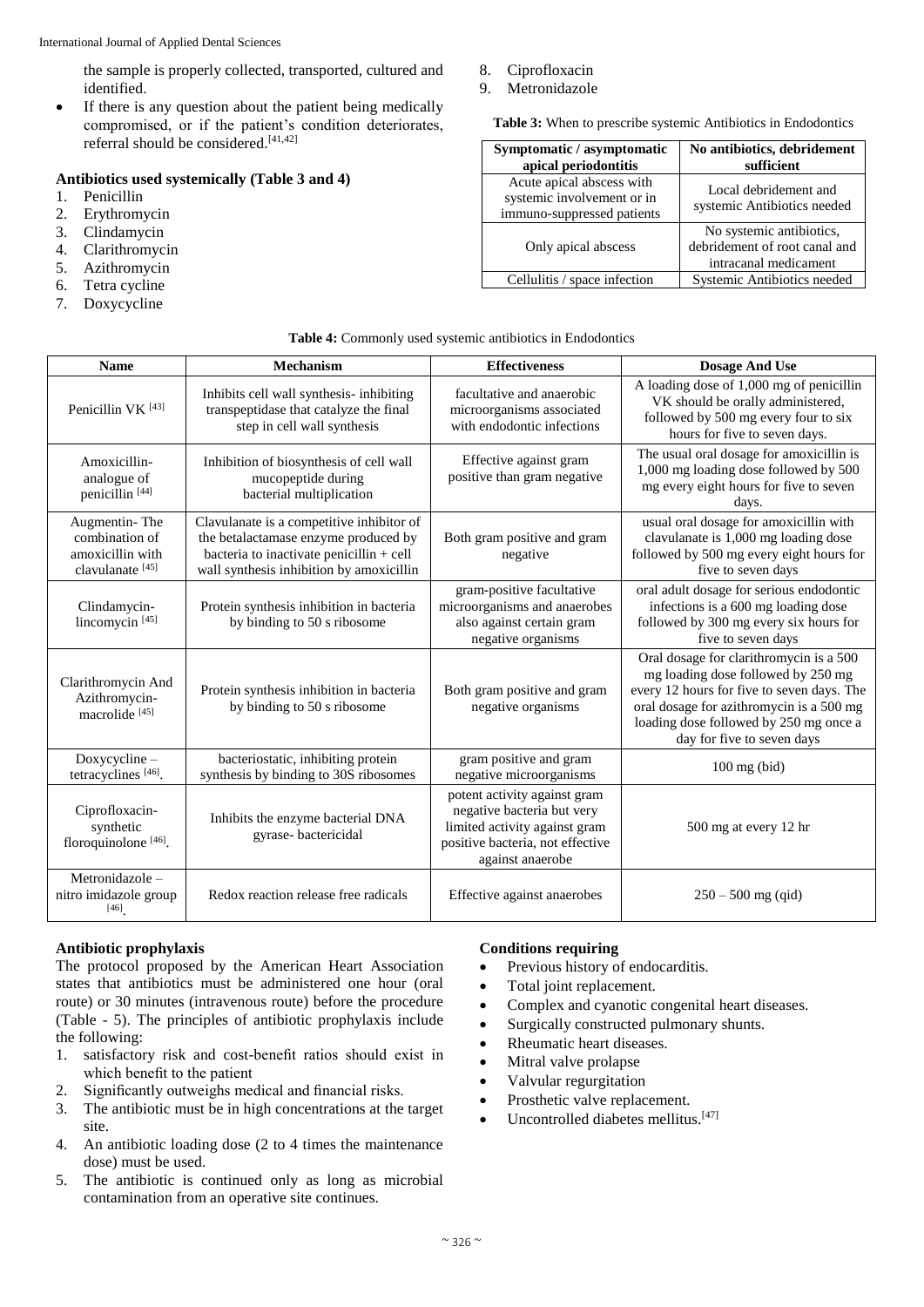# **Dental procedures at high risk and low risk of Bacteremia High risks**

- Dental extractions
- Periodontal procedures surgeries, SRP
- Dental implants placement, Reimplantation of avulsed tooth
- Endodontic instrumentation beyond apex
- Endodontic surgery, Placement of retraction cord
- Placement of orthodontic bands
- Intraligamentary and intraosseous injections

# **Low risks**

- Restorative procedures
- Intracanal endodontic treatment and post placement and core
- Placement of rubber dam, removable partial dentures
- Orthodontic appliance adjustments
- Taking oral impressions, oral radiographs, fluoride gels application [48].

| Table 5: Regimen ADA 2008 [49, 50]                                                                                                                                                                                        |                                                                                                |                                              |                                                                        |  |  |  |
|---------------------------------------------------------------------------------------------------------------------------------------------------------------------------------------------------------------------------|------------------------------------------------------------------------------------------------|----------------------------------------------|------------------------------------------------------------------------|--|--|--|
|                                                                                                                                                                                                                           |                                                                                                |                                              | Regimen:<br>Single Dose 30<br>to 60 min.<br><b>Before</b><br>Procedure |  |  |  |
| <b>Situation</b>                                                                                                                                                                                                          | Agent                                                                                          | <b>Adults</b>                                | Children                                                               |  |  |  |
| Oral                                                                                                                                                                                                                      | Amoxicillin                                                                                    | 2g                                           | 50 mg/kg                                                               |  |  |  |
| Unable to take<br>oral medication                                                                                                                                                                                         | <b>Ampicillin</b><br>OR<br>Cefazolin or<br>ceftriaxone                                         | $2$ g IM <sup>*</sup> or IV+<br>1 g IM or IV | 50 mg/kg IM<br>or IV<br>50 mg/kg IM<br>or IV                           |  |  |  |
| Allergic to<br>penicillins or<br>ampicillin-oral                                                                                                                                                                          | Cephalexin $\Phi$ <sup>5</sup><br>OR<br>Clindamycin<br>OR<br>Azithromycin or<br>clarithromycin | 2g<br>600 mg<br>500 mg                       | 50 mg/kg<br>$20 \frac{\text{mg}}{\text{kg}}$<br>15 mg/kg               |  |  |  |
| Allergic to<br>penicillins or<br>ampicillin and<br>unable to take<br>oral medication                                                                                                                                      | Cefazolin or<br>ceftriaxone δ<br>OR<br>Clindamycin                                             | 1 g IM or IV<br>600 mg IM or IV              | 50 mg/kg IM<br>or IV<br>20 mg/kg IM<br>or IV                           |  |  |  |
| *IM: Intramuscular<br>+IV: Intravenous<br>φ Or other first- or second-generation oral cephalosporin in equivalent<br>adult or pediatric dosage.<br>8 Caphalognoring ghould not be used in an individual with a history of |                                                                                                |                                              |                                                                        |  |  |  |

anaphylaxis, angioedeme, or urticaria with penecillins or ampicillin.

ADA Division of Legal Affairs. An Updated Perspective of Antibiotic Prophylaxis. Journal of American Dental Association. 2008; 139:10-21.

Ingle J, Bakland L. Endodontics6. 6<sup>th</sup> ed. Hamilton: BC Decker; 2008

## **Recent advances**

Nanoparticles have been found to have a broad spectrum of antimicrobial activity and less incidence of microbial resistance development than antibiotics. Nanoparticles range from 1- 100 nm in size. Nanoparticles can be organic, inorganic, metallic and functionalised nanopaticles. Nano silver, gold, zinc oxde, magnesium oxide, calcium oxide and titanium oxide have been extensively analysed and studied. The combination of nano-particles with photosensitizer molecules has emerged as a new interdisciplinary research field.

Functionalized nano-particles containing various reactive molecules and decorated with peptides or other ligands have led to new possibilities of combating antimicrobial resistance and potential drug delivers. Nano-diamonds (NDs) may offer unique advantages due to their favorable properties. Nanodiamond gutta percha composite (NDGP) embedded with nano-diamond -amoxicillin (ND-AMC) conjugates, which can reduce the likelihood of root canal re-infection and enhance the treatment outcomes [51]. Even nanosilver coated guttapercha was introduced in 2008 by Iranian researchers to prevent bacterial colonization in root canal space [52].

Bottino MC *et al.* suggested the use of the polymer based antibiotic containing electrospun scaffolds may act as an antimicrobial drug delivery system for regenerative endodontics. As the scaffolds degrade over time, it does not require to be removed. He also suggested the electrospun nanocomposite fibrous material acts as a scaffolds for Regenerative endodontics and also acts as a drug delivery device to aid in root maturogenesis and in the regeneration [53].

## **Conclusion**

Since the discovery of antibiotics eight decades ago, safe use of antibiotics has revolutionized the treatment of diseases, transforming once deadly diseases into manageable health problems. However, the phenomenon of bacterial resistance, caused by the use and abuse of antibiotics and the simultaneous decline in research and development of new antimicrobial agents, is now threatening to take us back to the pre-antibiotic era. A fundamentally changed view of antibiotics is required and needs to be immediately addressed [54] .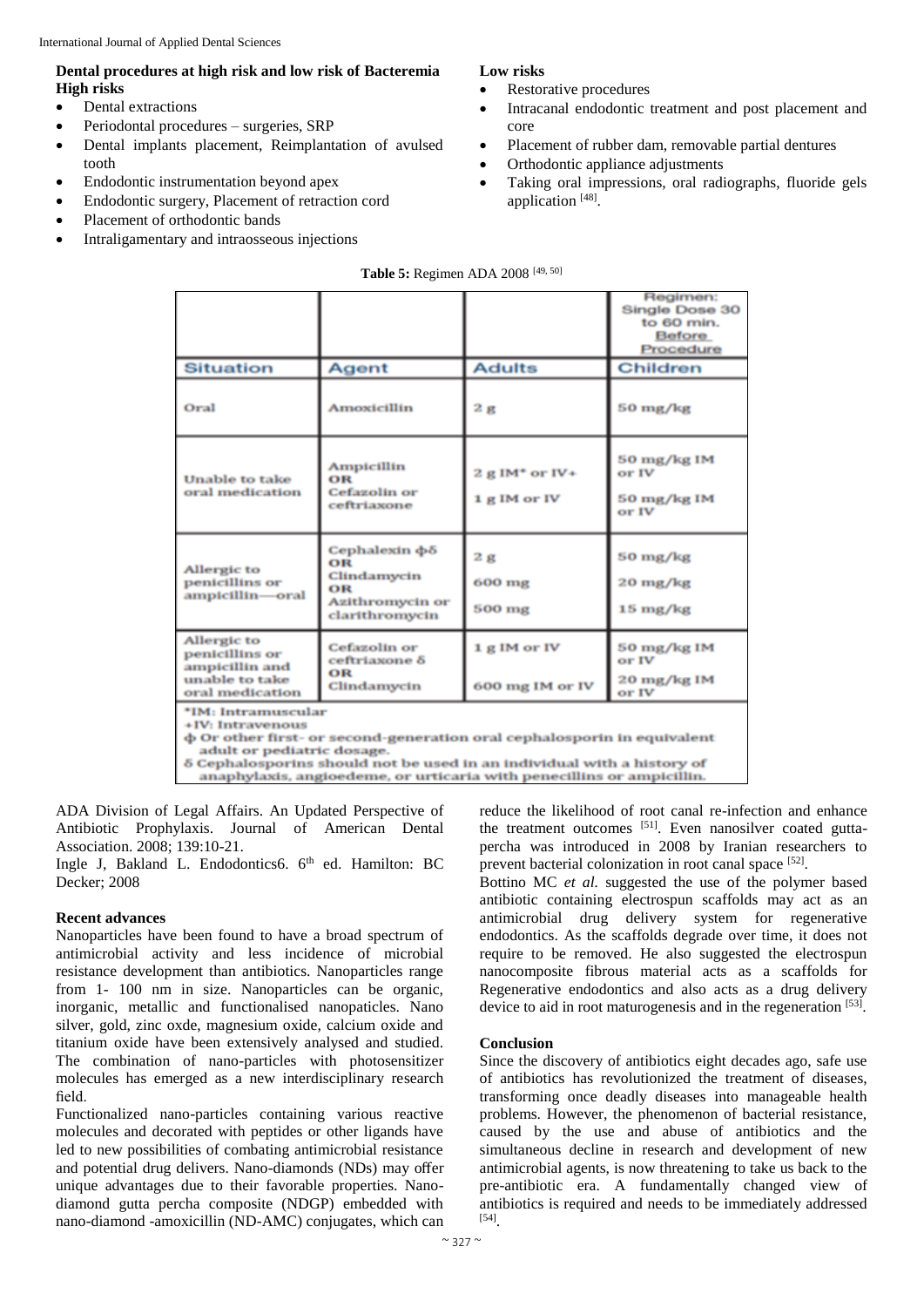#### **References**

- 1. Sundquist G. Taxonomy, ecology and pathogenicity of the root canal flora. Oral Surg Oral Med Oral Pathol, 1994; 78: 522-30.
- 2. Safavi KE, Spangberg LS, Langeland K. Root canal dentinal tubule diinfection. J Endod, 1990; 16:207-10.
- 3. Abbott PV. Selective and Intelligent use of antibiotics in Endodontic. Aust Endod J, 2000; 26:30-9
- 4. Miles M. Anaesthetics, Analgesics, Antibiotics and endodontic. Dent Clin North Am, 1984; 28: 865-82.
- 5. Gilad JZ, Teles R, Goodson M, White RR, Stastienko P. Development of a clindamycin impregnated fiber as on intercanal medication in endodontic therapy. J Endod, 1999; 25:722-7.
- 6. Lindblad WJ. Considerations for determining if a natural product is an effective wound-healing agent. Int. J Low Exterm Wounds, 2008; 7:75-81.
- 7. Foster W, Raoult A. Early descriptions of antibiosis. J R Coll Gen Pract, 1974; 24:889-94.
- 8. Landsberg H. Prelude to the discovery of penicillin. Isis, 1949; 40:225-7.
- 9. Grossman LI. Polyantibiotic treatment of pulpless teeth. J Am Dent Assoc, 1951; 43:265-78.
- 10. Abdenour M, Stashenko P, Scrime M, Gilad J, Goodson M. Characterization of an antibiotic impregnated delivery system as an intracanal medicament in endodontic therapy and method. US patent, 2004; 6(712):610.
- 11. Abbott PV. Medicaments: Aids to success in endodontics part 1- A review of the literature. Aust Dent J. 1990; 35(5):438-48.
- 12. Sato I, Kurihara- Ando N, Kota K, Iwaku M, Hoshino E. Sterilization of infected root- canal dentine by topical application of a mixture of ciprofloxacin, metronidazole and minocycline in situ. Int Endod J, 1996; 29:118-24.
- 13. Slots J. Selection of antimicrobial agents in periodontal therapy. J Periodontal Res, 2002; 37:389-98.
- 14. Hoshino E, Takushige T. LSTR 3Mix-MP method-better and efficient clinical procedures of lesion sterilization and tissue repair LSTR therapy. Dent Rev, 1998; 666:57- 106.
- 15. Hoshino E, Kurihara-Ando N, Sato I, Uematsu H, Sato M, Kota K *et al.* In-vitroantibacterial susceptibility of bacteria taken from infected root dentine to a mixture of ciprofloxacin, metronidazole and minocycline. Int Endod J, 1996; 29:125-30.
- 16. Takushige T, Cruz EV, Moral AA, Hoshino E. Endodontic treatment of primary teeth using a combination of antibacterial drugs. Int Endod J, 2004; 37:132-8.
- 17. Swathi Pai *et al.* Effect of calcium hydroxide and triple antibiotic paste as intracanal medicaments on the incidence of inter-appointment flare-up in diabetic patients: An in vivo study. Journal of conservative dentistry. 2014; 17(3):208-211.
- 18. Torabinejad M, Shabahang S, Aprecio RM, Kettering JD. The antimicrobial effect of MTAD: an in vitro investigation. J Endod. 2003; 29:400-403.
- 19. Torabinejad *et al.* A new solution for the removal of smear layer. J Endod. 2003; 29(3):170-75.
- 20. Newberry BM, Shabahang S, Johnson N, Aprecio RM, Torabinejad M. The antimicrobial effect of biopure MTAD on eight strains of Enterococcus faecalis: an in vitro investigation. J Endod, 2007; 33:1352-1354.
- 21. Tong Z, Ling J, Lin Z, Li X, Mu Y. The Effect of MTAD on 10 Enterococcus faecalis Isolates and Biofilm: An in

Vitro Study. J Endod, 2013; 39:674-678.

- 22. Bogardus JB, Blackwood RK., Jr Solubility of doxycycline in aqueous solution. J Pharm Sci. 1979; 68:188-94.
- 23. Davis JM, Maki J, Bahcall JK. An in vitro comparison of the antimicrobial effects of various endodontic medicaments on Enterococcus faecalis. J Endod, 2007; 33:567-569.
- 24. Giardino L, Ambu E, Becce C, Rimondini L, Morra M. Surface tension comparison of four common root canal irrigants and two new irrigants containing antibiotic. J Endod, 2006; 32:1091-1093.
- 25. Pappen FG, Shen Y, Qian W, Leonardo MR, Giardino L, Haapasalo M. Int Endod J. 2010;43(6):528-35.
- 26. Giardino L, Ambu E, Savoldi E, Rimondini R, Cassanelli C, Debbia EA. Comparative evaluation of antimicrobial efficacy of sodium hypochlorite MTAD and tetraclean against enterococcus faecalis biofilm. J Endod, 2007; 33:852-5.
- 27. Athanassiadis M, Jacobsen N, Prarashos P. The effect of calcium hydroxide on the steroid component of ledermix and odontopaste. Int Endod J. 2011; 44(12):1161-9.
- 28. Abbot PV, Hume WR, Heithersay GS. Effects of combining ledermix and calcium hydroxide pastes on the diffusion of corticosteroid and tetracycline through human tooth roots in vitro. Endod Dent traumatol. 1989; 5(4):188-92.
- 29. Abbott PV, Heithersay GS, Hume WR. Release and diffusion through human tooth roots in vitro of corticosteroid and tetracycline trace molecules from Ledermix paste. Endod Dent Traumatol, 1988; 4:55-62.
- 30. Athanassiadis B, Abbott PV, Walsh LJ. The use of calcium hydroxide, antibiotics and biocides as antimicrobial medicaments in endodontics. Australlian Dental Journal. 2007; 52(suppl):S64-S82.
- 31. Hume WR, Kenny AE. Release of 3H-triamcinolone from Ledermix. J Endod. 1981; 7:509-14.
- 32. Bryson EC, Levin L, Banchs F, Abbott PV, Trope M. Effect of immediate intracanal placement of Ledermix Paste R on healing of replanted dog teeth after extended dry times. Dent Traumatol, 2002; 18:316-21.
- 33. Thong YL, Messer HH, Siar CH *et al.* Periodontal response to two intracanal medicaments in replanted monkey incisors. Dental Traumatology, 2001; 17:254- 259.
- 34. Chen H, Teixeira FB, Ritter AL *et al.* The effect of intracanal anti-inflammatory medicaments on external root resorption of replanted dog teeth after extended extra-oral dry time. Dental Traumatology, 2008; 24:74- 78.
- 35. Abbott PV. Systemic release of corticosteroids following intra-dental use. Int Endod J. 1992; 25(4):189-91.
- 36. Kim ST, Abbott PV, McGinley P. The Effects of Ledermix paste on discoloration of mature teeth. Int Endo J, 2000; 33:227-232.
- 37. Emre B, Tayfun A, Mustafa S. The antimicrobial and antifungal efficacy of tetracycline integrated guttapercha. Indian J Dent Res, 2008; 19:112-5.
- 38. Baumgartner JC, Xia T. Which antibiotics susceptibility of bacteria associated with endodontic abscesses. J Endodont, 2003; 29:44-7.
- 39. Hales JJ, Jackson CR, Everett AP, Moore SH. Treatment protocol for the management of a sodium hypochlorite accident during endodontic therapy. Gen Dent. 2001; 49(3):278-81.